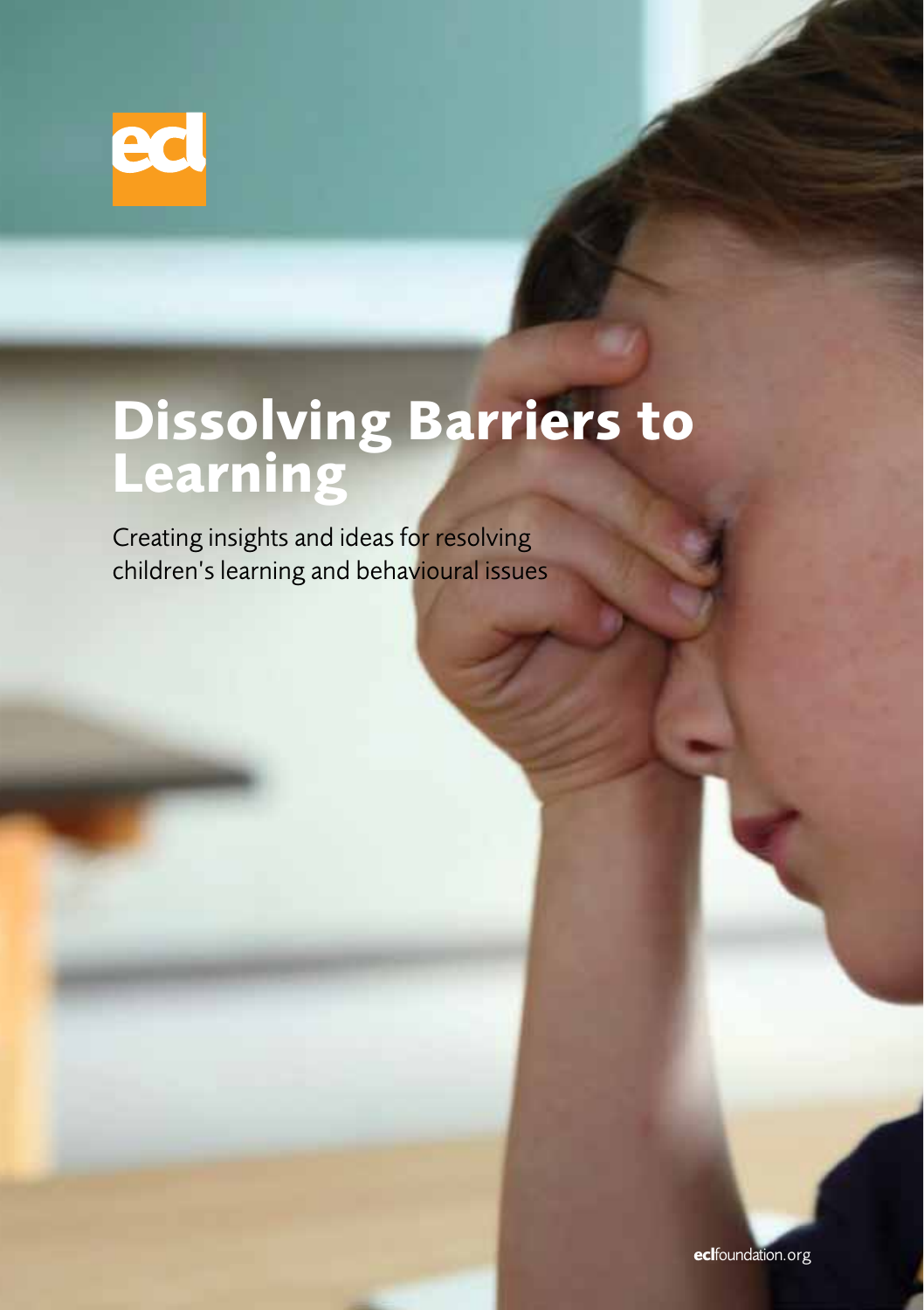



**Dissolving Barriers to Learning** sessions in Bath, UK

## Dissolving Barriers to Learning

Many children and young people disengage and loose their motivation to learn. Their behaviour and attendance often become a problem to the people who are trying to support them.

**Dissolving Barriers to Learning** (**dbl**) is a simple but very effective process that provides parents, teachers and welfare support with a space to explore more deeply what might be causing the difficulties.

When included as part of a school's or family's approach to developing solutions it helps them to look at the root causes of issues.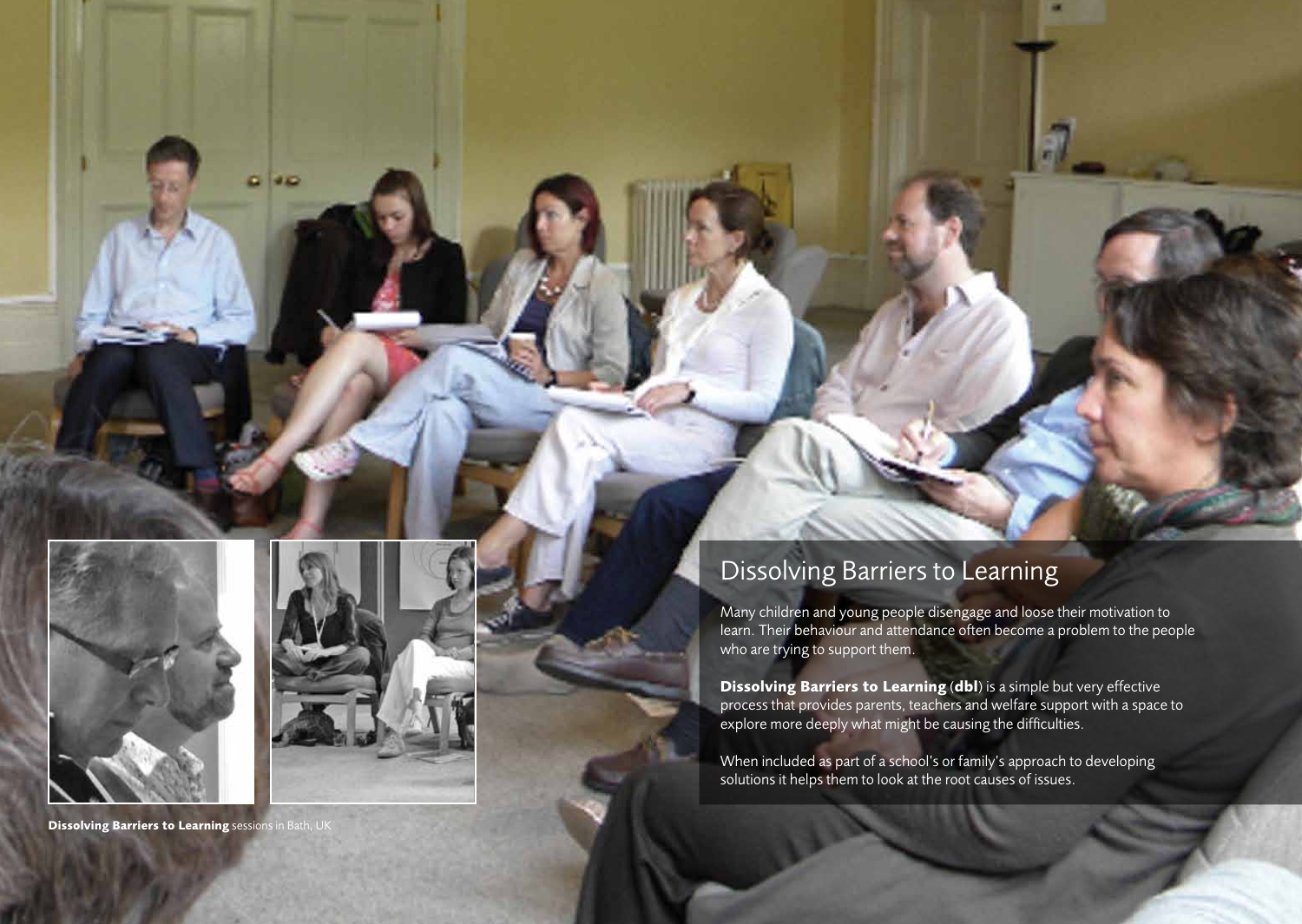'I felt I needed to gain some better understanding of my son's behaviour at school, in particular, his tendency to be aggressive towards his peers and not being sensitive to others feelings.'

Lucy, the parent of a 9 year old boy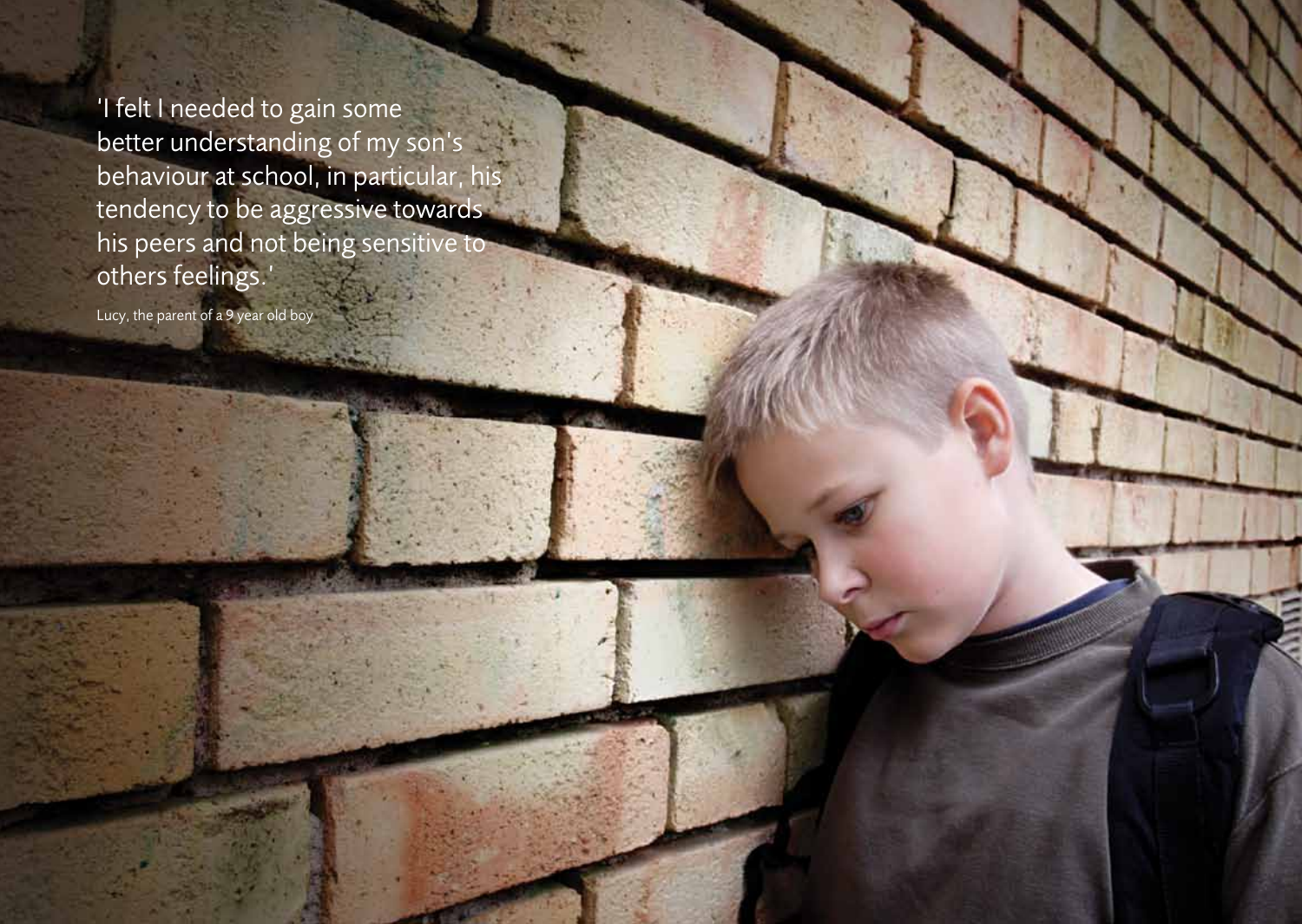## Case story

Chloe, a sixth former aged seventeen, brought the issue of losing her motivation at a crucial stage in her school life. Her mother accompanied her. Chloe did not want to get up and go to school anymore; friendships were difficult but she still hoped to go to university to study drama. Her mother explained that Chloe's father had died a year before, and that whilst he had been alive Chloe had been his carer part of the time, as had her brother. The mother and father had been living apart for some time before his death.

The **dbl** facilitator created a simple map of the family and school systems surrounding Chloe. Using representatives for Mum, Dad, Chloe, her brother and also 'school' and 'the future', the map or constellation highlighted they were a loving family in many ways but there was some unfinished business between the mother and father.

The constellation showed that Chloe's mother was still grief-stricken by her ex-husband's death, so much so that Chloe was not only carrying her own sadness at the loss of her father but her mother's as well. There was a very close bond between Chloe and her brother and this gave her some support but not enough. The representative of her 'future' was quite strong from the start but the 'school' seemed unsettled.

In the second phase of the constellation, the representative for Chloe explored handing back her mother's grief and other unfinished business to her mother. She found this hard to do and needed permission and encouragement from her mum. Once it had happened, the representatives of the parents stood together and hugged Chloe. This was a moving moment for everyone witnessing the constellation but more importantly it was something Chloe could hold on to for the rest of her life. After this, 'school' and 'future' seemed stronger and ready for Chloe to move forward with her life.

Afterwards both Chloe and Mum commented on the impact of the experience. They had been able to acknowledge the strength of the love in their family despite the loss and the suffering. They had begun to understand and share the grief they were each carrying.

## Dissolving Barriers to Learning

Dissolving Barriers to Learning (**dbl**) does exactly what the title suggests. It is a new resource to help families and schools to work on understanding the difficulties children and young people face and most importantly it helps all those in a position of care to find ways to support children and young people to re-engage with learning.

The process is in three distinct phases – an initial discussion, a relational mapping workshop, a discussion to develop strategies.

In the first instance, the parents and/or teachers caring for the young person get an understanding of the approach, voice their concerns and agree to come together to help find a strategy to support everyone involved. This stage is done through telephone or where possible face to face meetings.

Secondly, they attend a one-day workshop and, together with other parents and educationists, using constellations to build up a picture of the various factors and dynamics that are influencing the young person's attitudes and behaviours. The adults use this map to develop their understanding of the situation and begin to explore what might be done to improve matters. The insights are often profound, opening up a range of new possibilities.

After the workshop, further discussions develop workable ideas that lead to the creation of an action plan to help effect change.

When used as a key tool to augment existing pastoral processes it has proved to be a major cost-saver in the design of appropriate and effective strategies.

*The* **dbl** *workshops are organised as one day events and can be delivered on a bespoke basis tailored to suit the needs, circumstances and budgets of particular schools, parents or communities.*